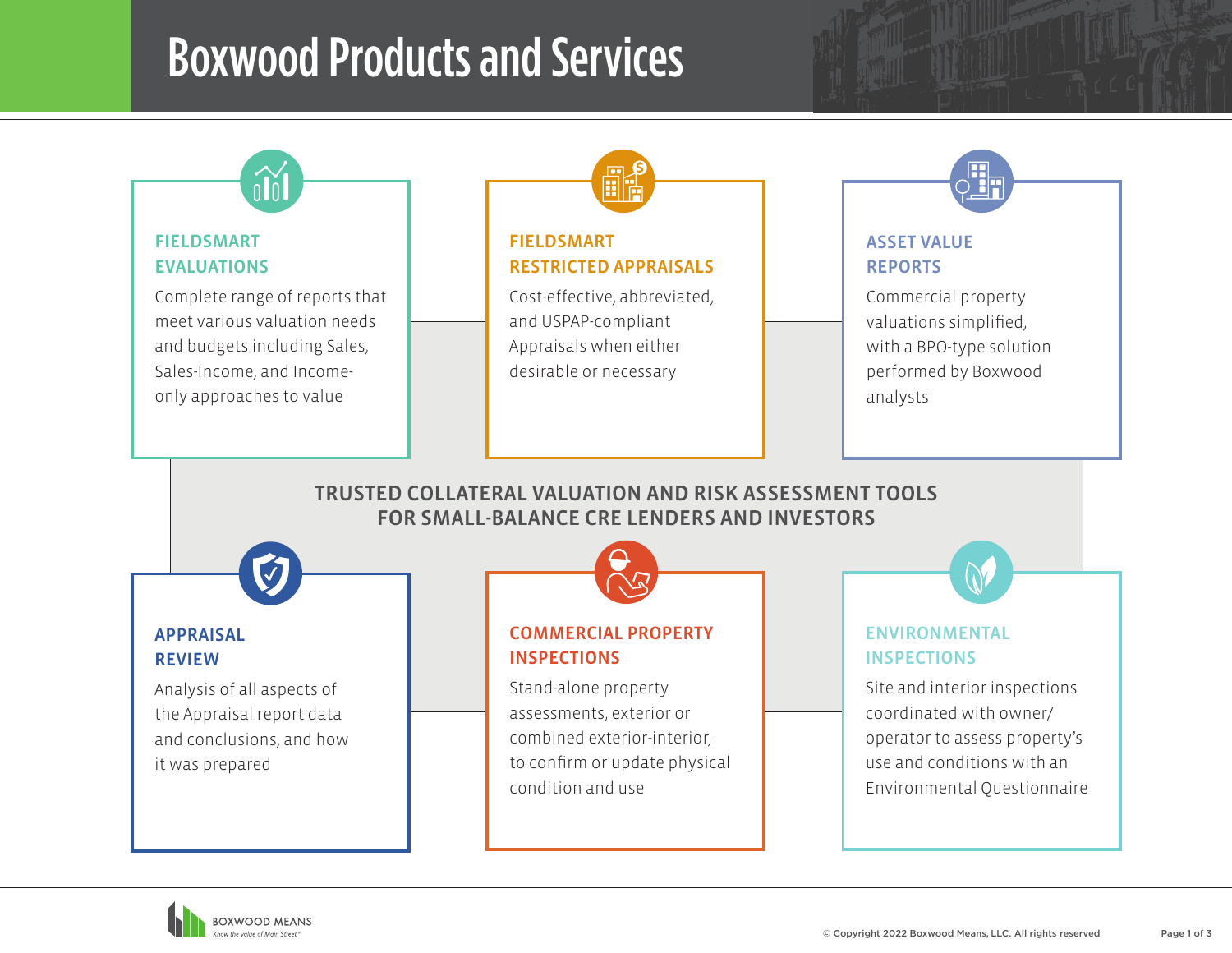## Boxwood Products and Services

| <b>REPORT</b> |                                                            | <b>ATTRIBUTES</b>                                                                                                                                                                                                                                                                                          | <b>BENEFITS</b>                                                                                                                                                                                                                                                               |
|---------------|------------------------------------------------------------|------------------------------------------------------------------------------------------------------------------------------------------------------------------------------------------------------------------------------------------------------------------------------------------------------------|-------------------------------------------------------------------------------------------------------------------------------------------------------------------------------------------------------------------------------------------------------------------------------|
|               | <b>FIELDSMART</b><br><b>EVALUATION</b>                     | Multiple types of valuation reports<br>$\triangleright$ Detailed analysis<br>$\triangleright$ National coverage<br>Most property types<br>► Completed by in-house appraisers/analysts<br>Rush order options<br>$\blacktriangleright$ Exterior and interior inspection options<br>FIRREA and IAEG compliant | ► Varying price points for different budgets<br>Lower lending costs<br>$\blacktriangleright$ Fast turnaround times<br>Produces high satisfaction among loan officers<br>$\blacktriangleright$ Less appraisal review time/cost<br>Direct access to Boxwood analysts/appraisers |
|               | <b>FIELDSMART</b><br><b>RESTRICTED</b><br><b>APPRAISAL</b> | $\triangleright$ Multiple types of valuation reports<br>Coverage in 30 states<br>Most property types<br>$\triangleright$ Exterior and interior inspection options<br>Rush order options<br>► Signed by state-certified licensed appraiser<br>USPAP compliant                                               | ► Varying price points for different budgets<br>Substantial discount to a full USPAP Appraisal<br>Faster delivery times versus an Appraisal<br>Less appraisal review time/cost<br>Direct access to Boxwood analysts/appraisers                                                |
|               | <b>ASSET VALUE</b><br><b>REPORT (AVR)</b>                  | Sales comparison approach akin to a BPO/BOV<br>Completed by in-house appraisers/analysts<br>$\triangleright$ No income approach<br>$\blacktriangleright$ No property inspection                                                                                                                            | ► Low-cost alternative for asset valuations<br>Economical solution for bulk loan purchases, servicing<br>$\blacktriangleright$ Fastest turn times                                                                                                                             |